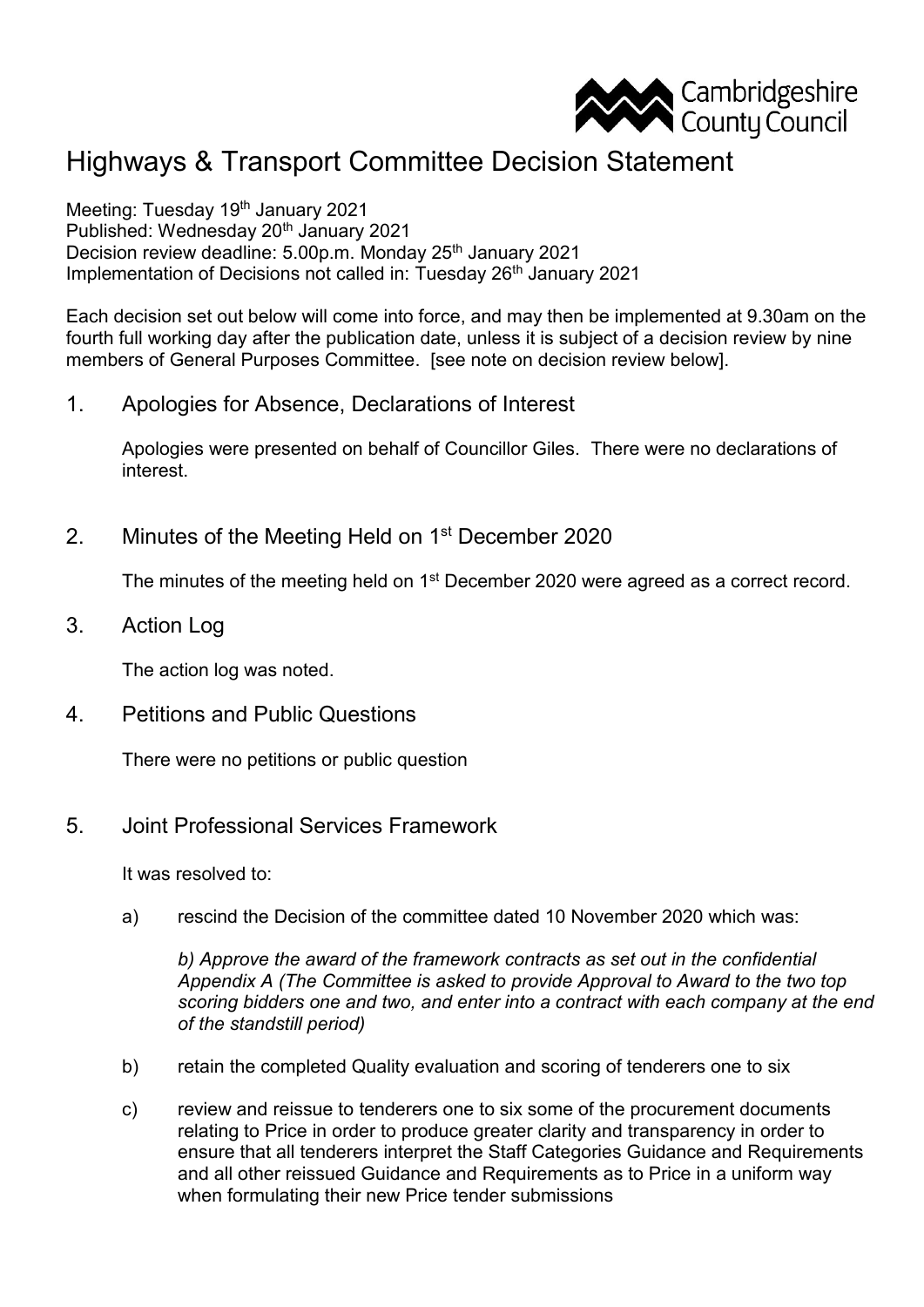- d) rewind the tender process for Price only so that tenderers one to six will be given the opportunity to re-submit their tenders of Price only
- e) following evaluation of the resubmitted tenders on Price only delegate authority to the Executive Director of Place and Economy to Award Contracts to the two highest scoring tenderers identified after combining the existing scores on Quality with the new scores received on Price

## 6. Cambridgeshire County Council Commuted Sum Proposals

It was resolved unanimously to:

- (a) To approve the principle of the Council levying commuted sums on new highway schemes; and
- (b) To delegate to the Executive Director Place and Economy, in consultation with the Chair and Vice Chair of the Committee the preparation of a consultation document for commuted sums and to report the findings and a proposed policy back to Committee following that consultation.
- 7. Local Cycling and Walking Infrastructure Plan

It was resolved unanimously to:

approve public consultation on the draft Local Cycling and Walking Infrastructure Plan

8. Utility Company Interface and Provision of Timely and Accurate Information Relating to Highway Schemes

It was agreed to defer this item.

## 9. Highways England Non-Motorised User Routes

It was resolved unanimously to:

a) note the schemes that have been considered as part of this programme; and

b) approve the programme of schemes for delivery in the current financial year as set out in table 1 of the report.

## 10. Finance Monitoring Report – November 2020

It was resolved unanimously to:

(a) review and comment upon the report.